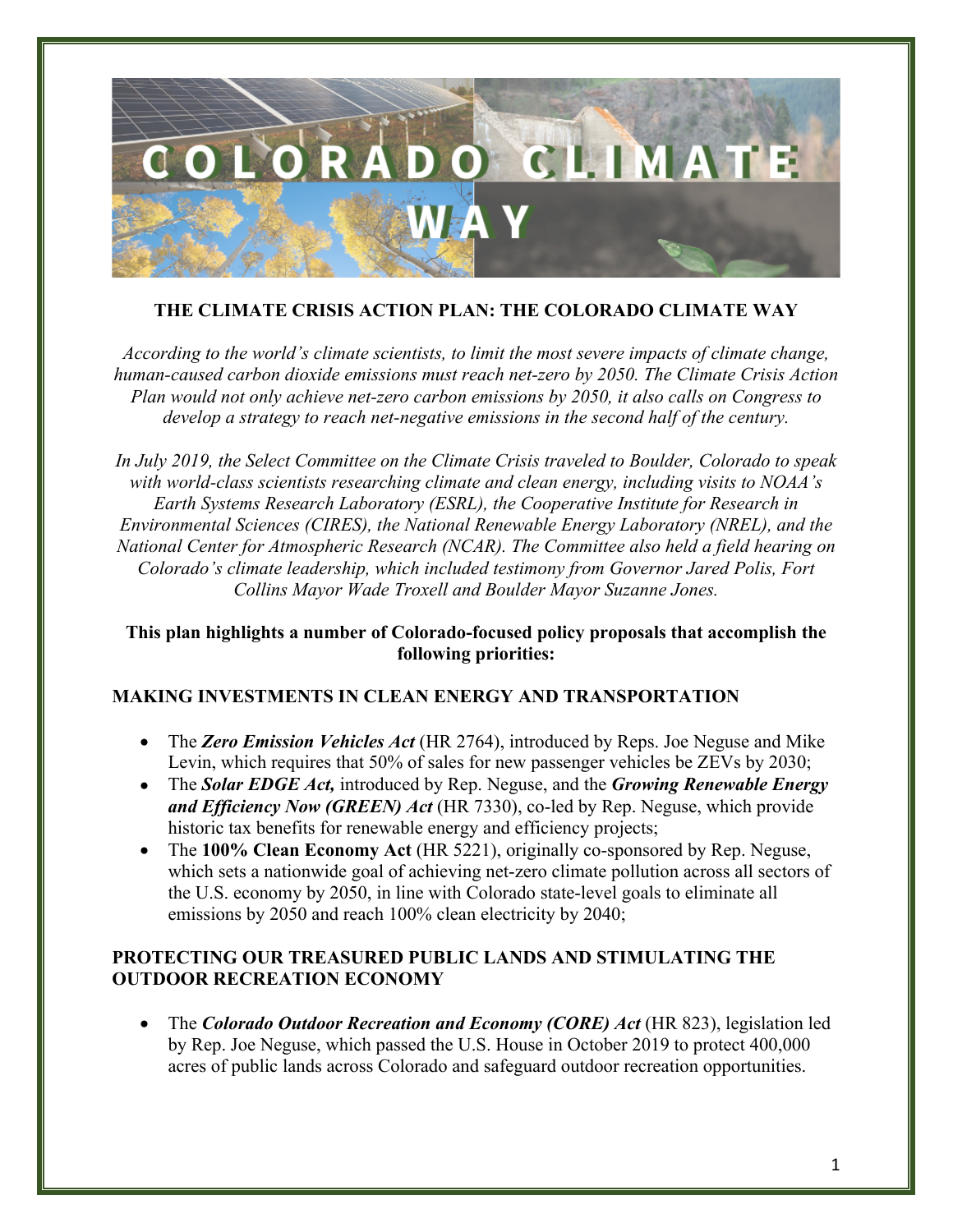- The 21st Century Conservation Corps for Our Health and Jobs Act (HR 7264), legislation introduced by Rep. Neguse which would invest \$9 billion in a modern conservation corps to provide workforce training and create hundreds of thousands of jobs; \$7 billion to establish an Outfitter & Guide Relief Program to provide financial assistance to the outdoor recreation industry suffering seasonal closures due to the COVID-19 pandemic; and \$12 billion to address the growing public lands maintenance backlog.
- The 30 by 30 for Nature Resolution (H.Res. 835), co-led by Rep. Joe Neguse, a commitment to conserve at least 30 percent of our land and oceans by 2030.
- The *Great American Outdoors Act* (HR 7092), which Rep. Neguse is a co-sponsor of, to permanently fund the Land and Water Conservation Fund, a program that has funded over 1,000 conservation projects in Colorado.

# **PLANNING FOR WILDFIRE MITIGATION AND RESTORING FOREST HEALTH**

- The 21<sup>st</sup> Century Conservation Corps for Our Health and Our Jobs Act (HR 7264), introduced by Rep. Neguse, and makes major investments in:
	- o Forest health, including \$150 million for the Collaborative Forest Landscape Restoration Program (CFLRP) which funds large-scale, community-driven restoration projects, including a current project along the Front Range;
	- o Wildfire mitigation, including \$200 million for the National Fire Capacity program which administers the Firewise program to assist State and local communities in the prevention, control, and suppression of wildfires;
	- o and supplies \$100 million for equipping firefighters with PPE amidst the COVID-19 pandemic;
- An emphasis on providing emergency responders and essential workers, such as wildland fire fighters, with proper protection to do their jobs during the COVID-19 pandemic, as outlined in **a letter led by Rep. Neguse to the White House Coronavirus Task Force**, requesting increased transparency on personal protective equipment shipments and FEMA's supply chain management process.
- The importance for federal agencies to plan for increased climate disasters, such as the confluence of COVID-19 and wildfire season, as is addressed in the **Wildfire and Community Health Response Act** (HR 6546) introduced by Rep. Neguse, to require federal land management departments to report their plans to keep both firefighters and communities safe from not only the hazards of wildfire season, but also COVID-19.

# **PROTECTING AND STRENGTHENING CLIMATE SCIENCE**

- The *Federal Labs Modernization Act of 2019* (HR 5356), led by Rep. Neguse, to increase investments and provide improvements in the infrastructure of the nation's federal research facilities and universities.
- The *Stop Climate Censorship Act of 2019* (HR 5355), led by Rep. Neguse, which seeks to address the issue of political censorship of science by requiring political appointees at federal agencies seeking to publicly disclose when they wish to alter or remove any federal scientific data, research, or website content.
- A focus on expanding federal climate change research on the impacts of natural and human systems, such as the COVID-19 pandemic. Rep. Neguse wrote **a letter to the**